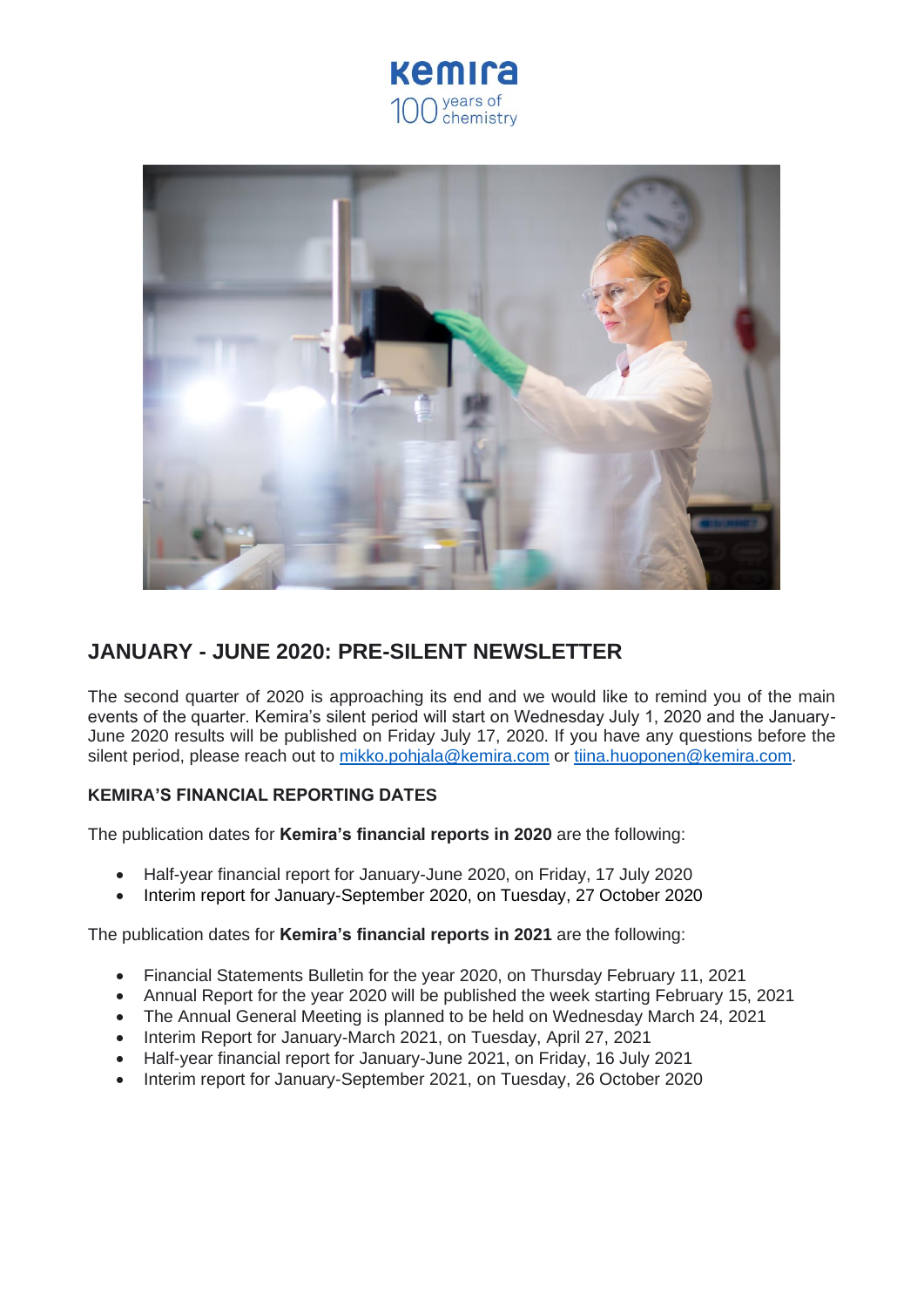

# **ANNUAL GENERAL MEETING AND DIVIDEND FOR 2019**

Kemira's Annual General Meeting 2020 was held on May 5, 2020. Due to the COVID-19 situation, the event was held virtually. During the AGM, Kemira's President and CEO Jari Rosendal gave a short overview of 2019, which can be viewed in Finnish [here.](https://kemira.videosync.fi/2020-agm-tj) The AGM approved all proposals by Kemira's Board of Directors and the decisions of the AGM are available [here.](https://www.kemira.com/company/media/newsroom/releases/kemira-oyj-decisions-of-the-annual-general-meeting-2020/)

## **Dividend for 2019**

The AGM authorized the Board of Directors to decide at its discretion on a dividend distribution of max. EUR 0.56 per share for 2019 with payment in two installments. Kemira's Board of Directors decided on the first installment after the AGM and the first installment of EUR 0.28 was paid on May 14, 2020. The Board will consider the payment of the second installment (EUR 0.28) in its meeting in October and Kemira will announce the Board's decisions with a stock exchange release. The preliminary record date is October 29, 2020 and the preliminary payment date is November 5, 2020, but the second installment is subject to Board decision.

# **FREQUENTLY ASKED QUESTIONS DURING THE QUARTER**

## **How have Covid-19 and the oil price drop impacted Kemira during Q2?**

Overall, the impact on Kemira's operations has so far continued to be limited. Kemira's operations have been running steadily throughout the second quarter without major disruptions to manufacturing facilities or logistics network. The global pandemic situation is evolving constantly and varies significantly by region, and we are naturally following the situation closely.

As discussed in Kemira's Q1 results call, demand in Pulp & Paper is expected to be solid apart from printing and writing demand, whose decline is expected to accelerate this year. In water treatment, municipal water treatment demand is expected to be solid while industrial water treatment could see some negative impact as certain industries, such as the hospitality industry, use less water due to the government lockdown measures. On the Oil & Gas side, it would appear that new fracking activity, driver for Kemira's business, has not restarted despite the recent recovery in oil prices. A key driver for shale activity, in addition to price levels and demand, is financing availability, which remains uncertain in our understanding. Overall, there continues to be a lot of uncertainty related to the pandemic's length and severity and how the easing of government-imposed lockdown measures will impact consumer demand and behavior.

Kemira's recent investments are progressing well with no material impact from the ongoing situation. Both the AKD wax facility in China and the polymer expansion in the Netherlands are almost fully ramped up. In addition, the extension of the sodium chlorate line in the U.S. has been finalized during Q2. All three will gradually contribute to Kemira's EBITDA with some positive impact already visible in Q1 2020.

#### **What is the expected financial impact of the announced agreement with UPM?**

[On May 15, 2020,](https://www.kemira.com/company/media/newsroom/releases/kemira-announces-a-long-term-extension-of-its-bleaching-chemicals-supply-contract-with-upm-kymmene-corporation-in-uruguay/) Kemira announced a long-term extension to is bleaching chemical contract with UPM-Kymmene in Uruguay. The agreement will include bleaching chemical capacity for UPM's existing pulp mill in Fray Bentos as well as UPM's new pulp mill in Paso de los Toros.

Following the announcement, Kemira will invest around USD 30 million to the extension of its current chemical island manufacturing facility in Fray Bentos from which the new Paso de los Toros pulp mill will also be served. Both the sodium chlorate and hydrogen peroxide capacity will be extended. The investment will contribute to Kemira's figures from 2023 onwards, however we have not given exact guidance on revenue or EBITDA impact at this point. In general, brownfield investments are smaller